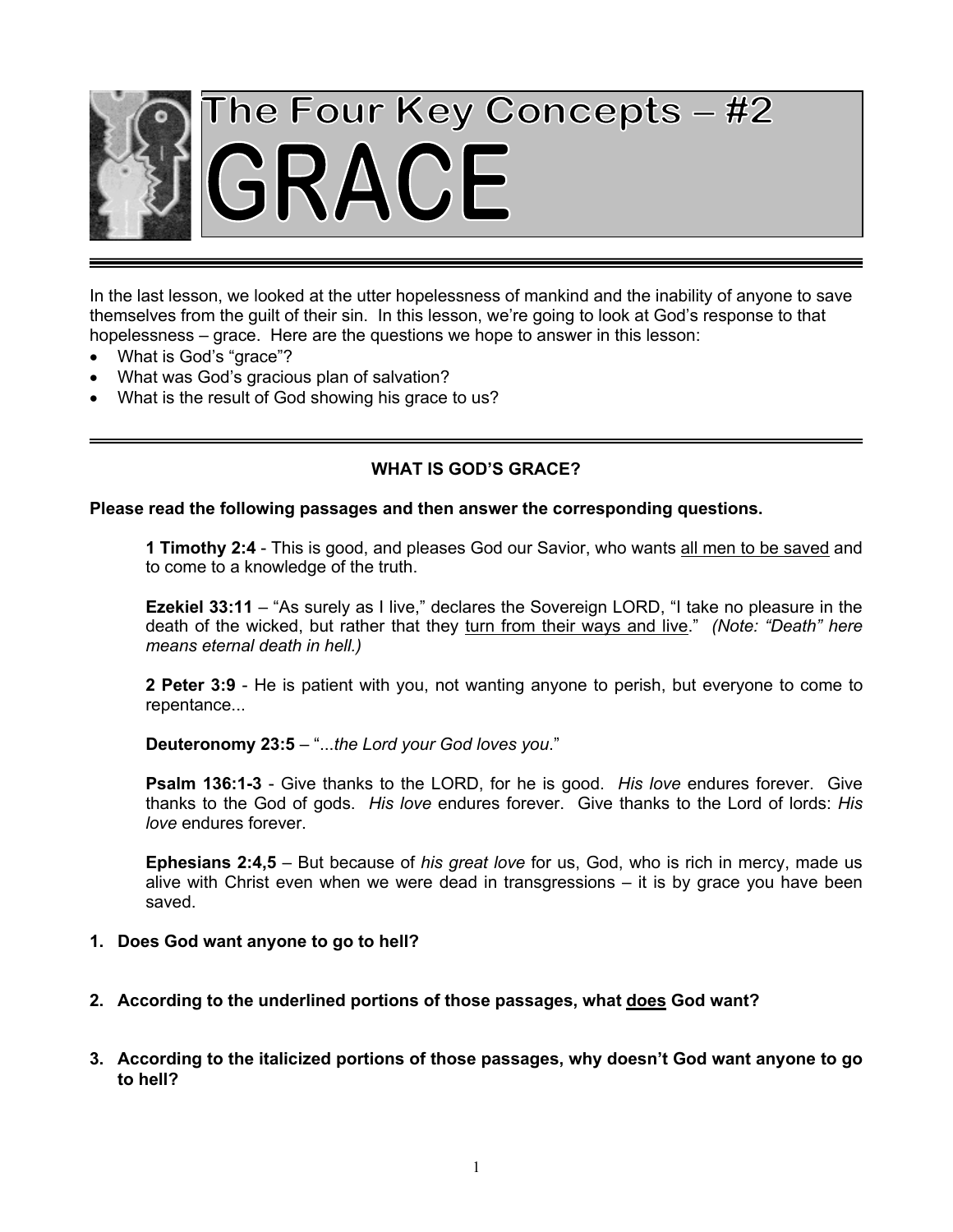# **Key Concept #2 - GRACE**

**Titus 3:4,5** – But when the kindness and love of God our Savior appeared, he saved us, *not because of righteous things we had done, but because of his mercy*.

**Ephesians 2:8** - For it is by grace you have been saved, through faith -- and this not from yourselves, *it is the gift of God.*

- **4. Is this love something that we earned or deserved?**
- **5. According to Ephesians 2:8, what does the Bible call the loving way God treated humanity?**

**On the basis of the passages we have looked at, which one of the following would you say is the best answer to the question, "WHAT IS GOD'S 'GRACE'?"**

- *\_\_\_\_\_ God's grace is the love that we earn when we keep his law.*
- *\_\_\_\_\_ God's grace is the justice he shows by punishing the wicked and rewarding the good.*
- *\_\_\_\_\_ God's grace is the undeserved love that he gives to all people as a gift.*
- *\_\_\_\_\_ God's grace is the love that he shows people when they first love others.*

### **WHAT WAS GOD'S GRACIOUS PLAN OF SALVATION?**

#### **Please read the following passages and then answer the corresponding questions.**

**John 3:16** - "For God so loved the world that *he gave his one and only Son*, that whoever believes in him shall not perish but have eternal life."

**Ephesians 1:6** - …to the praise of his glorious grace, which *he has freely given us in the One he loves*.

**1 John 4:9,10** - This is how God showed his love among us: *He sent his one and only Son into the world* that we might live through him. This is love: not that we loved God, but that he loved us and *sent his Son* as an atoning sacrifice for our sins.

**Galatians 4:4,5** - But when the time had fully come, *God sent his Son*, born of a woman, born under law, to redeem those under law, that we might receive the full rights of sons.

- **6. According to the italicized portions of those passages, what did God do, in his love, to save us from our sins?**
- **7. According to the underlined portions of those passages, what was God's Son going to be for us, in order that we might be saved from our sins?**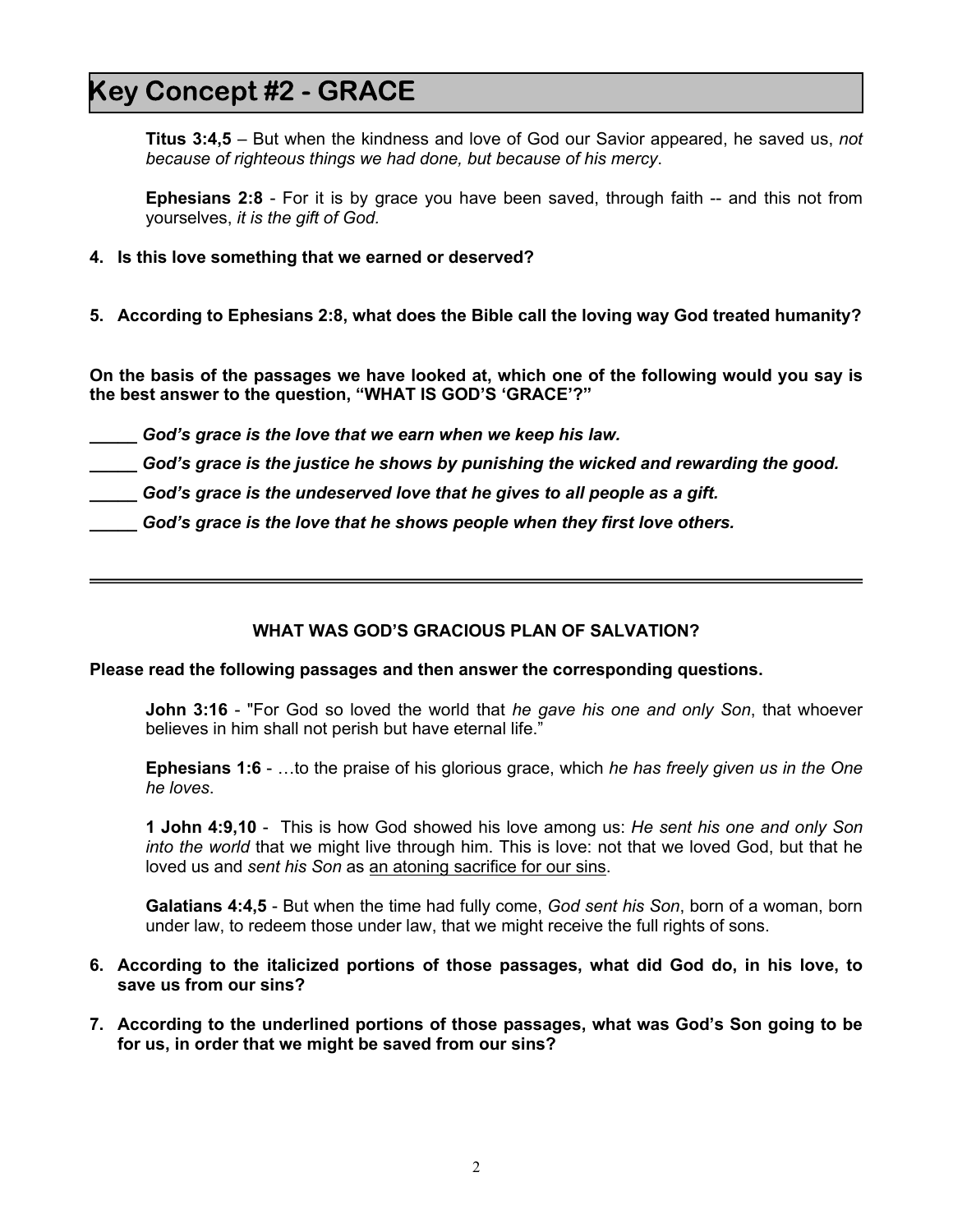**God's grace – the undeserved love he has for humankind – is seen most clearly when we look at the way he sent his Son to pay for sins. Let's look more closely at God's Son, Jesus, and at how Jesus paid for our sins. Please read the following passages and then answer the corresponding questions.**

**Hebrews 4:15** - For we do not have a high priest who is unable to sympathize with our weaknesses, but we have one who has been tempted in every way, just as we are -- yet was *without sin*. (The "high priest" here is a reference to Jesus.)

**1 Peter 2:21,22** - To this you were called, because Christ suffered for you, leaving you an example, that you should follow in his steps. "*He committed no sin*, and no deceit was found in his mouth."

**1 John 3:5** - But you know that he appeared so that he might take away our sins. And *in him (IE – Jesus Christ) is no sin.*

**Isaiah 7:14** - Therefore the Lord himself will give you a sign: The virgin will be with child and will give birth to a son, and will call him Immanuel. (Immanuel means "God is with us.")

**1 John 5:5** - Who is it that overcomes the world? Only he who believes that Jesus is the Son of God.

**Colossians 2:9** – In Christ all the fullness of the Deity lives in bodily form. ("Deity" means "God."

- **8. According to the italicized portions of those verses, what was special about Jesus' life?**
- **9. How is that possible? How was Jesus able to go his entire life without committing even one sin?**

**When Jesus died on the cross then, something remarkable happened. God performed an exchange. Please read the following passages and then answer the corresponding questions.**

**2 Corinthians 5:21** - God made him who had no sin *to be sin for us*, so that in him we might become the righteousness of God.

**Isaiah 53:5,6** - But he was pierced for our *transgressions*, he was crushed for our *iniquities*; the punishment that brought us peace was upon him, and by his wounds we are healed. We all, like sheep, have gone astray, each of us has turned to his own way; and the LORD has laid on him *the iniquity of us all*.

**1 Peter 3:18** - For Christ died for sins once for all, the righteous for the *unrighteous*, to bring you to God.

**Ephesians 1:7** - In him we have redemption through his blood, the forgiveness of *sins*, in accordance with the riches of God's grace.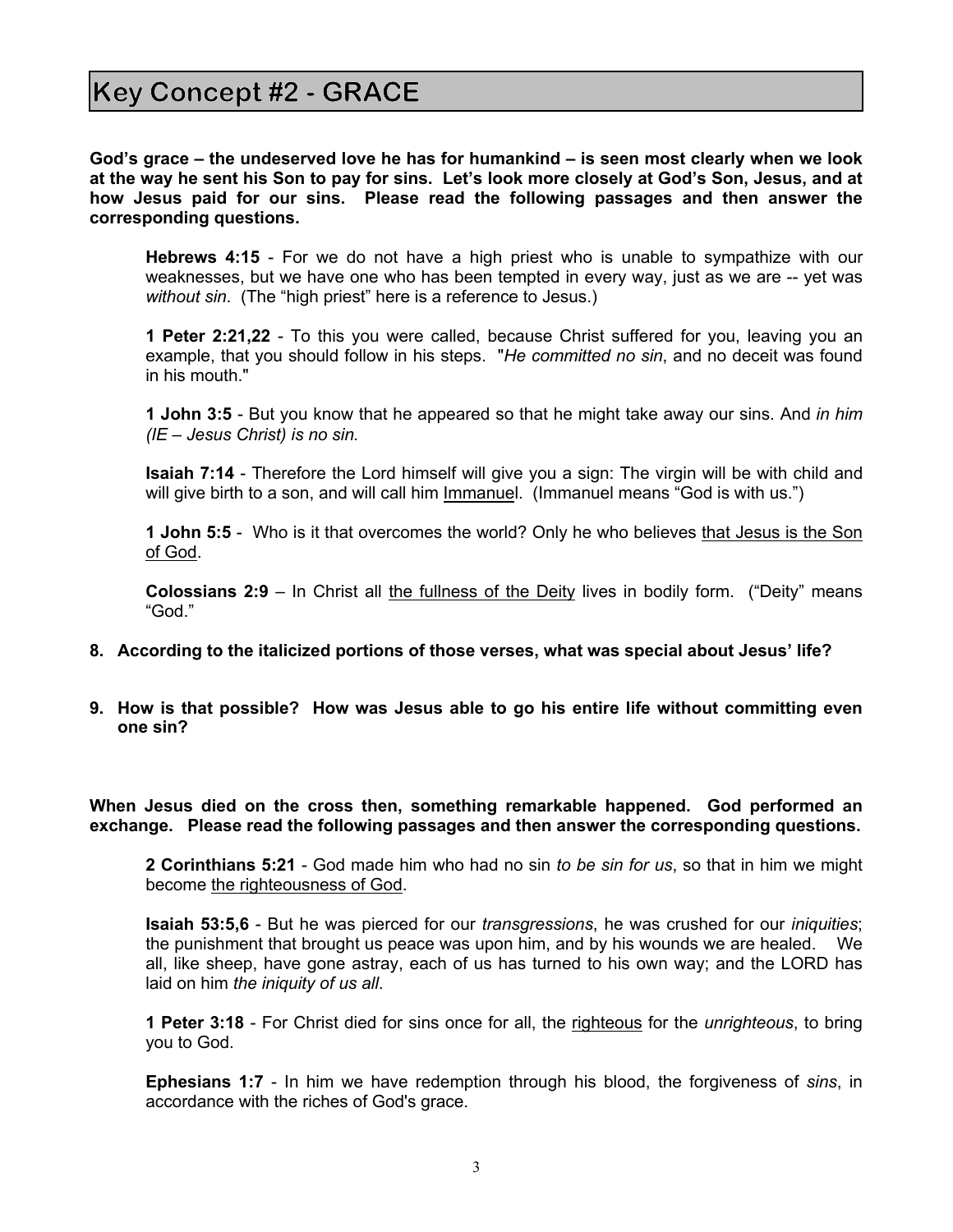# **Key Concept #2 - GRACE**

- **10. We said that on the cross, God performed an exchange. He took something away from us and gave it to Christ. What is it he took away from us? (Look at the italicized portions of those passages.)**
- **11. In the second half of this exchange, God took something from Christ and gave it to humankind. What? (Look at the underlined portions of those passages.)**
- **12. Why was God willing to do this? (Look at the end of Ephesians 1:7.)**

**Remember in the last lesson we diagrammed what God demands in our lives and what he sees in our lives. It looked like this.**



**But now we've seen that Christ's life met those demands of God's Law. He never sinned in thought, speech, or action. But in this gracious exchange, God gives us credit for Christ's holy life. And he gives Christ credit for our sinful life. Therefore, on the cross, we see Christ getting punished for sins. You could diagram this gracious exchange like this.**



**Jesus took our sin on his shoulders, and along with that he took the end result of sin – the ultimate punishment of separation from God. On the cross Jesus cried out, "My God, my God, why have you forsaken me?" (Matthew 27:46). We, in turn, receive Christ's holiness. When God looks at us he sees people who are holy – without sin. We will then receive the reward that goes with holiness. We'll look at that reward in a moment.**

**We should look at one more thing about God's gracious plan of salvation. We need to know why it is we can be certain that Jesus paid for ALL sin. Please read the following passages and then answer the corresponding questions.**

**Romans 6:23** – The wages of sin is death.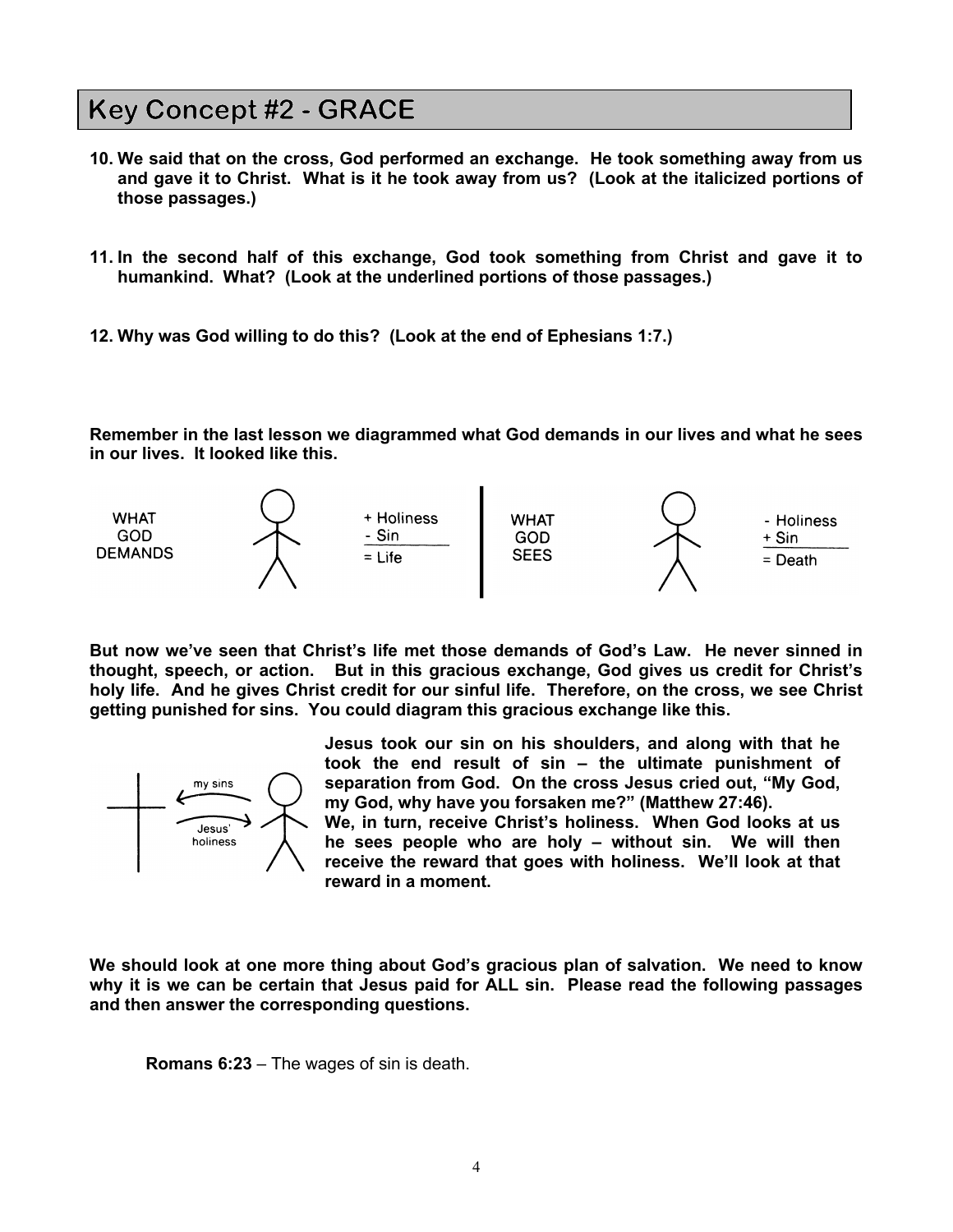# **Key Concept #2 - GRACE**

**Matthew 28:5** - The angel said to the women, "Do not be afraid, for I know that you are looking for Jesus, who was crucified. He is not here; *he has risen*, just as he said.

**Luke 24:37** – (After Jesus death and resurrection) – [The disciples] were startled and frightened, thinking they saw a ghost. [Jesus] said to them, "Why are you troubled, and why do doubts rise in your minds? Look at my hands and my feet. It is I myself! Touch me and see; a ghost does not have flesh and bones, as you see I have."

**Romans 4:25** - He was delivered over to death for our sins and *was raised to life* for our justification.

**"JUSTIFICATION"** – A legal term which means "to declare 'not guilty' (of sins)"

**1 Corinthians 15:17** - If Christ has not been raised, your faith is futile; you are still in your sins.

- **13. Think back to last week. What did we say was one of the major consequences of sin? (Look at Romans 6:23 on the previous page.)**
- **14. What then proves that Jesus defeated sin? (Look at the italicized portions of those verses.)**
- **15. According to 1 Corinthians 15, is this an important doctrine of the Bible?**

**On the basis of all the passages we have looked at in this section of our Bible study, how would you answer that question, "WHAT WAS GOD'S GRACIOUS PLAN OF SALVATION?" (Please include the exchange that was made on the cross and the proof that our sins are completely paid for.)**

### **WHAT IS THE RESULT OF GOD SHOWING HIS GRACE TO US?**

**Please read the following passages and then answer the corresponding questions.**

**Romans 8:1** – Therefore, there is now no *condemnation* for those who are in Christ Jesus.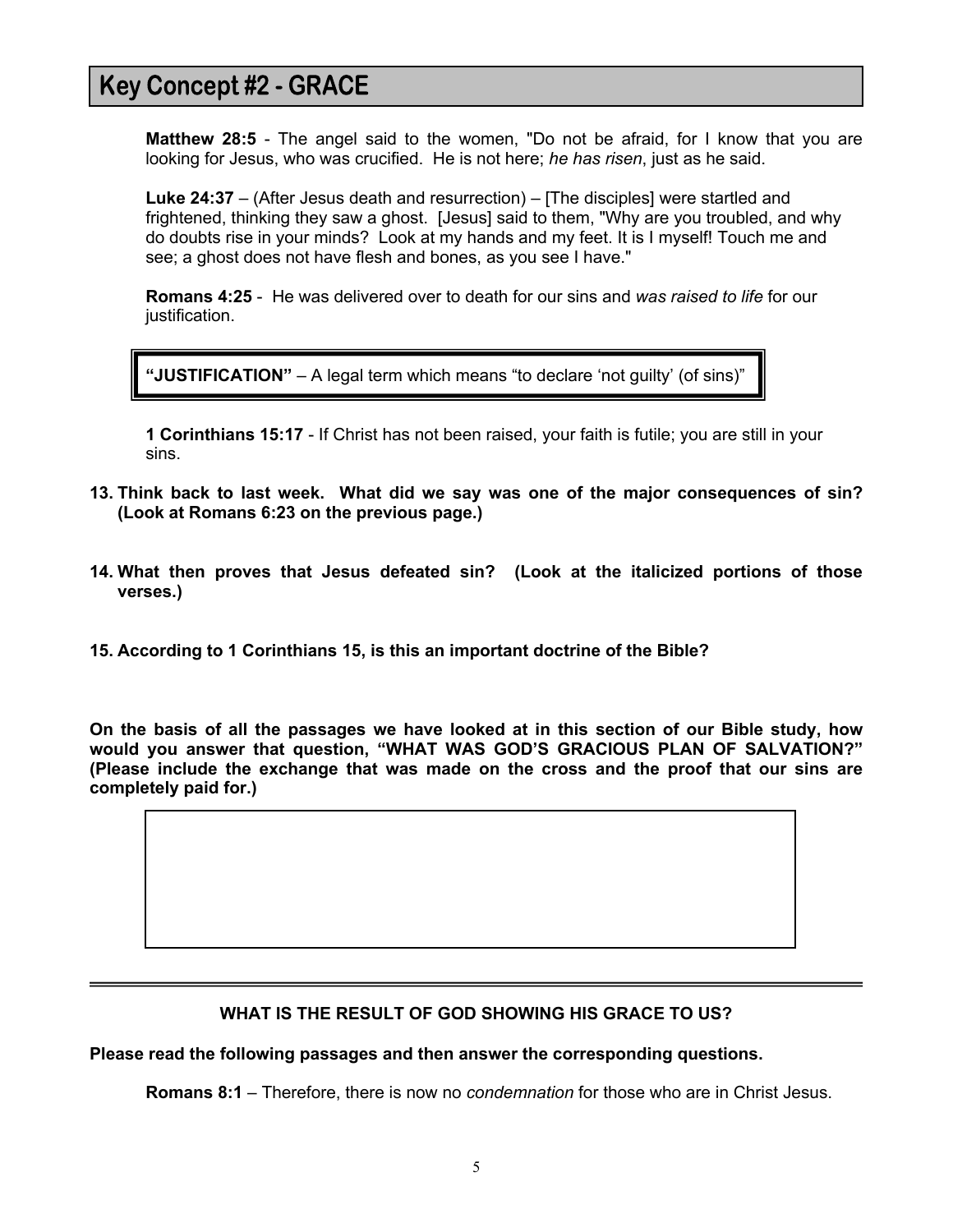**Timothy 1:9,10** - This grace was given us in Christ Jesus before the beginning of time, but it has now been revealed through the appearing of our Savior, Christ Jesus, who has destroyed *death* and has brought life and immortality to light through the gospel.

**Hebrews 2:14,15** - Since the children have flesh and blood, he too shared in their humanity so that by his death he might destroy him who holds the power of death -- that is, *the devil* -- and free those who all their lives were held in slavery by their *fear of death*.

**Titus 3:5-7** – [God] saved us through the washing of rebirth and renewal by the Holy Spirit, whom he poured out on us generously through Jesus Christ our Savior, so that, having been justified by his grace, we might become heirs having the hope of eternal life.

**Romans 5:17** - For if, by the trespass of the one man, death reigned through that one man, how much more will those who receive God's abundant provision of grace and of the gift of righteousness reign in life through the one man, Jesus Christ.

**Romans 11:6** – And if by grace, then it is no longer by works; if it were, grace would no longer be grace.

- **16. According to the italicized portions of those verses, can you name three things we longer need to fear?**
- **17. Through God's grace, what do we get to look forward to? (Look at the underlined portions of those passages.)**
- **18. Do our good works play any part in our salvation? (Look at Romans 11:6.)**

**On the basis of these passages, how would you answer that question, "WHAT IS THE RESULT OF GOD SHOWING HIS GRACE TO US?"**